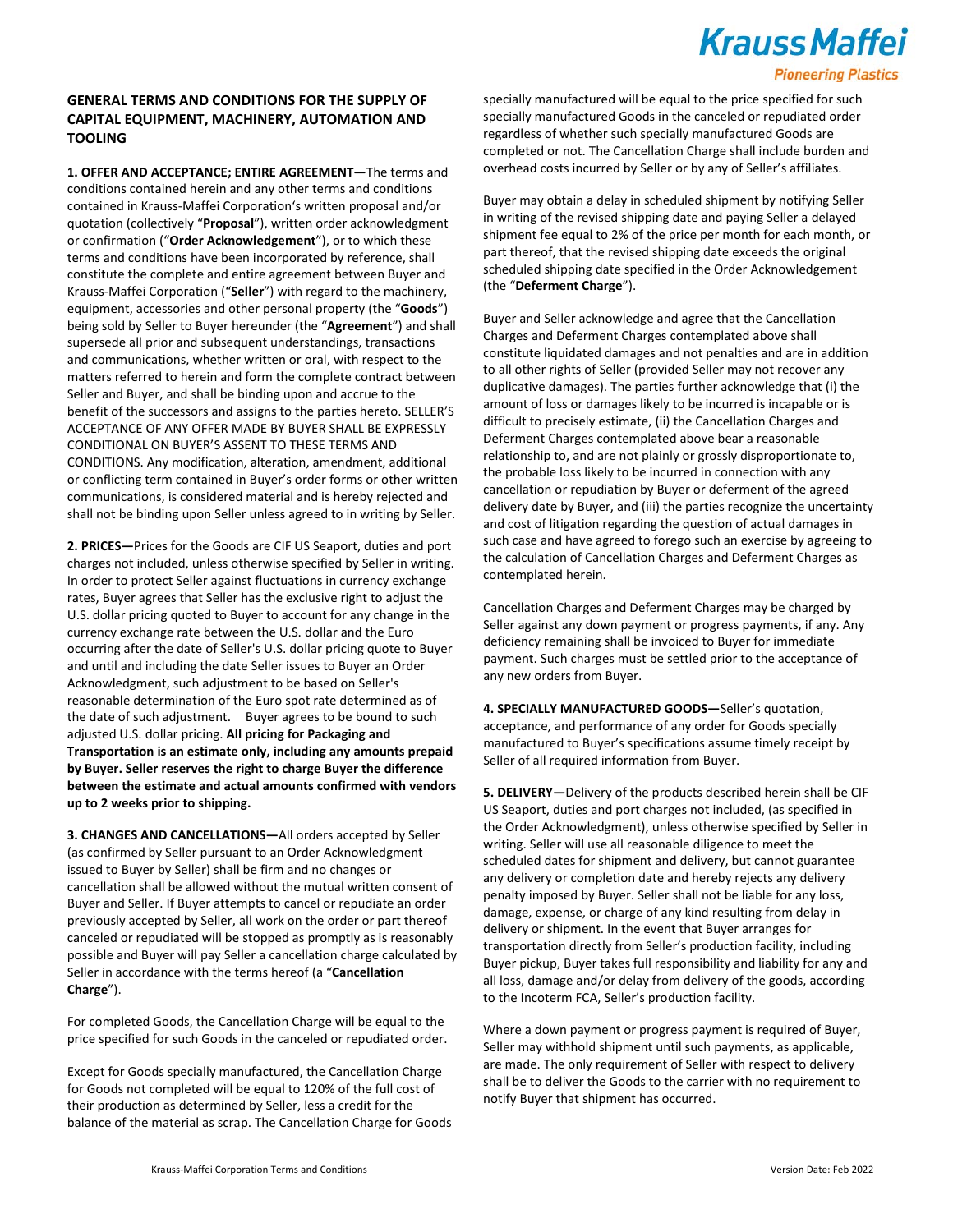### **Krauss Maffei**

#### **Pioneering Plastics**

For US deliveries only, title to the Goods passes to Buyer upon Buyer's or Buyer's agent's signing of a delivery certificate tendered by Seller (a "**Delivery Certificate**"). For Goods delivered outside the US, Seller reserves title until full payment for Goods is received by Seller. For all deliveries, Buyer agrees to sign, or to cause to be signed, the Delivery Certificate, or promptly give Seller in writing its objections thereto. Buyer agrees to promptly sign, or to cause to be signed, said Delivery Certificate when Seller has reasonably satisfied Buyer's written objections. If Buyer does not promptly sign, or cause to be signed, a Delivery Certificate, Buyer shall be deemed to have refused delivery of the Goods, and Seller, in addition to any other remedies available herein (in law or equity), shall be entitled at any time to immediately remove the Goods from their then location and to retain the same.

If Buyer fails to take delivery promptly, Seller shall not be deemed responsible for the eventual delivery of the Goods unto Buyer.

**6. PAYMENTS—**All terms of payment shall be as specified by Seller in the Order Acknowledgement, and shall be made in good funds (U.S. Dollars) without set off or deduction, or if no terms of payment are specified, within thirty (30) days from the invoice date. If the Goods are ready for shipment on or after the scheduled shipping date and the Goods cannot be shipped because of Buyer's request for delayed shipping, or for any other reason beyond Seller's reasonable control, payment shall be made upon notification to Buyer that the Goods are ready for shipment, or as otherwise specified by Seller in writing. Seller may decline at any time either to accept an order, or to ship the same, until Seller has received payment. Unpaid balances shall bear interest from the due date at the rate of 1.5% per month not to exceed the applicable legal rate. Buyer agrees to pay reasonable costs, including reasonable attorney's fees, incurred by Seller to collect any amounts due hereunder. The purchase price includes charges for standard packaging materials for shipment within the United States. In the event shipment of the Goods is to a point outside the United States or special packaging is required, Buyer will be billed and agrees to pay, as part of the purchase price, the cost of such special packaging. Time for payment is of the essence of this Agreement, and failure of Buyer to make payment on the due date or make any payment according to any payment schedule as set forth on the Order Acknowledgement shall entitle Seller, at its option, to terminate outstanding orders of Buyer without prejudice to its rights to recover payment with respect to work already carried out on those orders. Buyer may not withhold or set-off any payment because of any dispute or claim against Seller. Notwithstanding the foregoing, payment hereunder shall become due immediately in the event of Buyer becoming bankrupt or insolvent, having a receiver appointed with regard to any of its assets, or entering into any arrangement or composition for the benefit of its creditors.

**7. FORCE MAJEURE—**Seller shall not be liable for any delay in performance or nonperformance which is due to war, fire, flood, pandemic, disease, quarantine, acts of God, acts of third parties, acts of governmental authority or any agency or commission thereof, accident, breakdown of equipment, differences with employees or similar or dissimilar causes beyond its reasonable control including, but not limited to, those interfering with production, supply or transportation of product, raw material or components or Seller's ability to obtain, on terms it deems reasonable, material, labor, equipment or transportation expense, acts or omissions of third-parties, or cause of action resulting from any personal injury or property damage resulting therefrom.

**8. SPECIFICATIONS AND DRAWINGS—**Specifications, statements, drawings and descriptions regarding weights, dimensions, rate of speed and/or capacity and other details supplied by Seller are approximate and descriptive only and not intended or designed as warranties. After Buyer's order has been accepted by Seller one set of accurate outline drawings will be supplied to Buyer free of charge on request. All drawings, technical documentation, plans and other similar items used by Buyer are the property of the Seller and Seller retains all copyrights with respect thereto. Buyer shall not, without Seller's written consent, disclose any drawings, plans, specifications, confidential information and the like furnished by Seller to Buyer to any other person or entity without Seller's prior written consent. Buyer also agrees that any copy of any of the drawings, plans, specifications, or similar items may only be used for the purpose of installing, operating, and maintaining the Goods and any other use is strictly prohibited without obtaining Seller's prior written consent.

**9. LIMITED WARRANTY—**Seller warrants that the Goods shall be free from defects in material and workmanship for a period of twelve (12) months from the date of start-up or eighteen (18) months from the date the Goods are delivered to Buyer, whichever occurs first. In addition to the other limitations specified herein, this warranty is contingent upon the following: (a) Buyer establishes to Seller's reasonable satisfaction that the Goods have been properly installed (if installed by Buyer), maintained and operated within the limits of related and normal usage as specified by Seller; (b) upon Seller's request, Buyer will return to Seller at Buyer's expense and subject to Seller's direction any defective Goods or parts thereof; and (c) Seller promptly receives written notice of any defect which is subject to verification by return of the Goods to Seller at Buyer's expense or by inspection by an authorized representative of Seller at Seller's option. Diagnosis beyond the original start-up of the Goods, which does not result in identification of specific warranty claims, may result in service call charges at Seller's discretion. Parts or components replaced under the terms of this warranty are covered for the remainder of the applicable warranty term. If Buyer, after delivery, shall modify, alter, substitute or change any of the Goods acquired from Seller, then Seller's warranty with respect thereto shall be null and void and of no force and effect whatsoever. This Warranty of Seller does not extend to: (i) damage caused by corrosion; (ii) damage to parts subject to wear, including, but not limited to, motors, controls, timers, or valves, breakers, contacts, relays, lubricants or fuses; (iii) damage caused by Buyer's improper selection of materials of construction or used with materials not within the range of normal use; (iv) damage caused by Buyer's failure to provide and maintain a suitable installation and operating environment for the Goods; (v) damage caused by use of the Goods for purposes other than those for which they were designed; (vi) damage caused by disasters such as fire, flood, wind and lightning; (vii) damage during shipment; and (viii) parts or components not manufactured by KRAUSS MAFFEI CORPORATION or its parent company (but any manufacturer's warranties of such accessory equipment, to the extent assignable, will be passed through Seller to Buyer) or those not normally included in Seller's standard products or options. The conditions of actual production in each end user's plant vary considerably. Therefore, descriptions of the production or performance capabilities of the Goods are estimates only and are not warranted.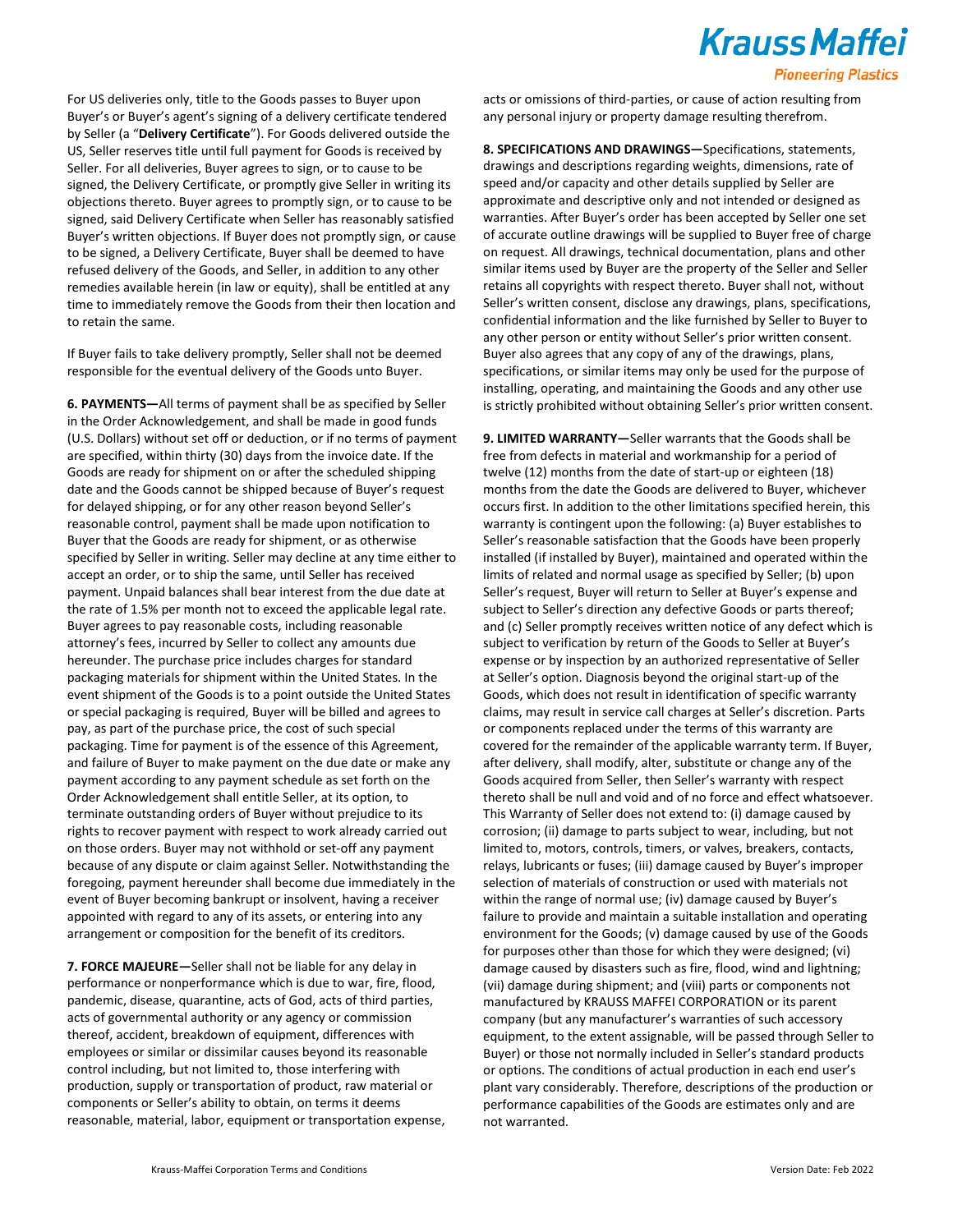## **Krauss Maffei**

#### **Pioneering Plastics**

The warranty for any Seller software or System Operation Control Programs (collectively "**Seller Software**") is limited to defects that make it unsuitable for the original intention of the Seller Software and specifically excludes any warranty being extended to any revisions or enhancements to such Seller Software implemented at the request of Buyer.

Component parts used in the production of Seller's Goods may be either new or rebuilt and re-certified in compliance with original design specifications.

EXCEPT AS STATED IN THIS WARRANTY, IT IS EXPRESSLY AGREED THAT THERE IS NO WARRANTY OF MERCHANTABILITY OR FITNESS FOR A PARTICULAR PURPOSE. THERE IS NO OTHER WARRANTY, EXPRESS, IMPLIED, OR STATUTORY, NOR ANY AFFIRMATION OF FACT OR PROMISE BY SELLER WITH REFERENCE TO THE GOODS.

**10. EXCLUSIVE REMEDY—**Buyer agrees that Seller's liability and Buyer's sole and exclusive remedy pursuant to any claim of any kind, including but not limited to a claim in contract, negligence or strict liability, against Seller or any of Seller's affiliates, shall be the repair or replacement, at Seller's option, of defective Goods or parts thereof or the correction of software, F.O.B. Seller's facility. Claims of any kind include, but are not limited to, those for any loss or damage arising out of, connected with, or resulting from this agreement or from the performance or breach of the terms hereof, or from the design, manufacture, sale, delivery, resale, installation, technical direction of installation, inspection, repair, operation or use of any product or part thereof of software material covered by this agreement. This exclusive remedy shall not be deemed to have failed of its essential purpose provided Seller is willing and able to repair and/or replace the defective Goods.

**11. LIMITATION ON LIABILITY—**Buyer assumes all risk and liability arising from, growing out of or connected with the operation and/or use of any and all of the Goods and Buyer shall be deemed exclusively responsible for the proper and safe operation of the Goods within the normal range of specifications of operations for which the Goods have been designed and sold by Seller. Buyer agrees that Seller shall not be liable for any loss, damage, or injury resulting from delay in delivery or installation of the Goods. The maximum liability, if any, of Seller for all damages, including without limitation contract damages and damages for injuries to persons or property, whether arising from Seller's breach of the Agreement, breach of any warranty, indemnity obligation (if any), negligence, strict liability or other tort, shall be limited to an amount not to exceed the sum of all payments (without interest thereon) made by Buyer to Seller with respect to the Goods at issue in the dispute.

Buyer agrees that if Buyer and/or Buyer's representatives, agents and/or employees alter and/or modify in any respect the Goods covered by this Agreement, which alteration and/or modification causes or in any way contributes to personal injury to any individual (including Buyer's employees) and/or damage to the property of any person (including Buyer), then Buyer shall indemnify and hold harmless Seller and Seller's representatives, agent and employees, (for purposes of this paragraph 11 collectively referred to as "Seller", which shall include all such persons individually and collectively) from and against all claims, demands, actions, causes of actions and appeals, of any type, including actions at law or in equity brought against Seller by the injured individual(s) and/or person(s) and/or the representative and/or estate of any of the,

excepting any losses, damages, expenses or claims arising out of the sole negligence or fault of Seller (hereinafter collectively described as "**any Buyer indemnified claim**"). Buyer additionally shall indemnify Seller and hold it harmless from and against all attorneys' fees incurred by Seller in the defense of any Buyer indemnified claim. Payment by or on behalf of Buyer of Worker's Compensation or any other benefits to an injured individual or person shall not in any way effect Buyer's obligations hereunder. Consideration for this provision shall conclusively be deemed to be Seller's agreement to sell the Goods to Buyer covered by this Agreement; a claim of lack of consideration for the obligations imposed upon Buyer by this provision shall not be a defense to the obligations of this provision.

IN NO EVENT SHALL SELLER OR ANY AFFILIATE OF SELLER BE LIABLE FOR (I) INCIDENTAL, CONSEQUENTIAL OR SPECIAL DAMAGES, OR ANY OTHER DIRECT OR INDIRECT DAMAGES FOR BUSINESS LOSSES INCLUDING WITHOUT LIMITATION, LOSS OF REVENUE, PROFITS USE OR GOODWILL, (II) CLAIMS ARISING FROM CONTRACTS BETWEEN BUYER AND ITS CUSTOMERS OR OTHER SUPPLIERS, EVEN IF SELLER HAS BEEN ADVISED, IN EITHER CASE, OF THE POSSIBILITY OF SUCH DAMAGES OR (III) RELATED TO ANY BUYER RECALLS OF BUYER PRODUCTS MANUFACTURED OR PROCESSED BY BUYER OR ITS AGENTS WITH THE GOODS.

**12. SECURITY—**Seller reserves, and Buyer hereby grants to Seller, both a general security interest and a purchase money security interest in the Goods, all additions, attachments, accessions, parts, replacements, substitutions and renewals thereof, wherever situated, and the proceeds and products of all of the foregoing (the "**Collateral**"), to secure (i) with respect to the purchase money security interest, payment of any and all indebtedness and obligations of Buyer to Seller as to the purchase price of the Goods, and (ii) with respect to the general security interest, the obligations specified in the preceding clause (i) and the performance of all other obligations of Buyer herein. The parties intend the Agreement (as defined in paragraph 1) to constitute a security agreement under the Uniform Commercial Code. Until the full amount owed to Seller by Buyer is paid and all of Buyer's other performance obligations have been satisfied or waived in writing by Seller, the Collateral shall remain at the place of initial delivery at Buyer's facility following shipment from Seller's facility, shall not be relocated, shall be insured against all losses in an amount not less than the purchase price (with Seller as a named insured), shall be properly maintained, and shall be accessible at all reasonable times for inspection by Seller or Seller's agents on the premises where the Collateral is located. Buyer shall reimburse Seller for all expenses, including reasonable attorney fees and legal expenses, incurred by Seller in seeking to collect any amounts owed to Seller from Buyer, in defending the priority of Seller's security interests in the Collateral, or in pursuing any of Seller's rights or remedies hereunder. Buyer authorizes Seller to prepare and to file, any financing statement(s) (UCC- 1) or other documents evidencing Seller's security interests in the Collateral (a "**Financing Statement**") and, to the extent Buyer's execution of any Financing Statement is required by any applicable jurisdiction, Buyer hereby grants Seller a limited power of attorney to execute any such Financing Statement on Buyer's behalf.

**13. LIMITATION OF PERIOD TO COMMENCE ACTION—**Any action brought by Buyer against Seller relating to the Goods, including without limitation any action for breach of the Agreement or breach of any warranty, must be commenced within two (2) years following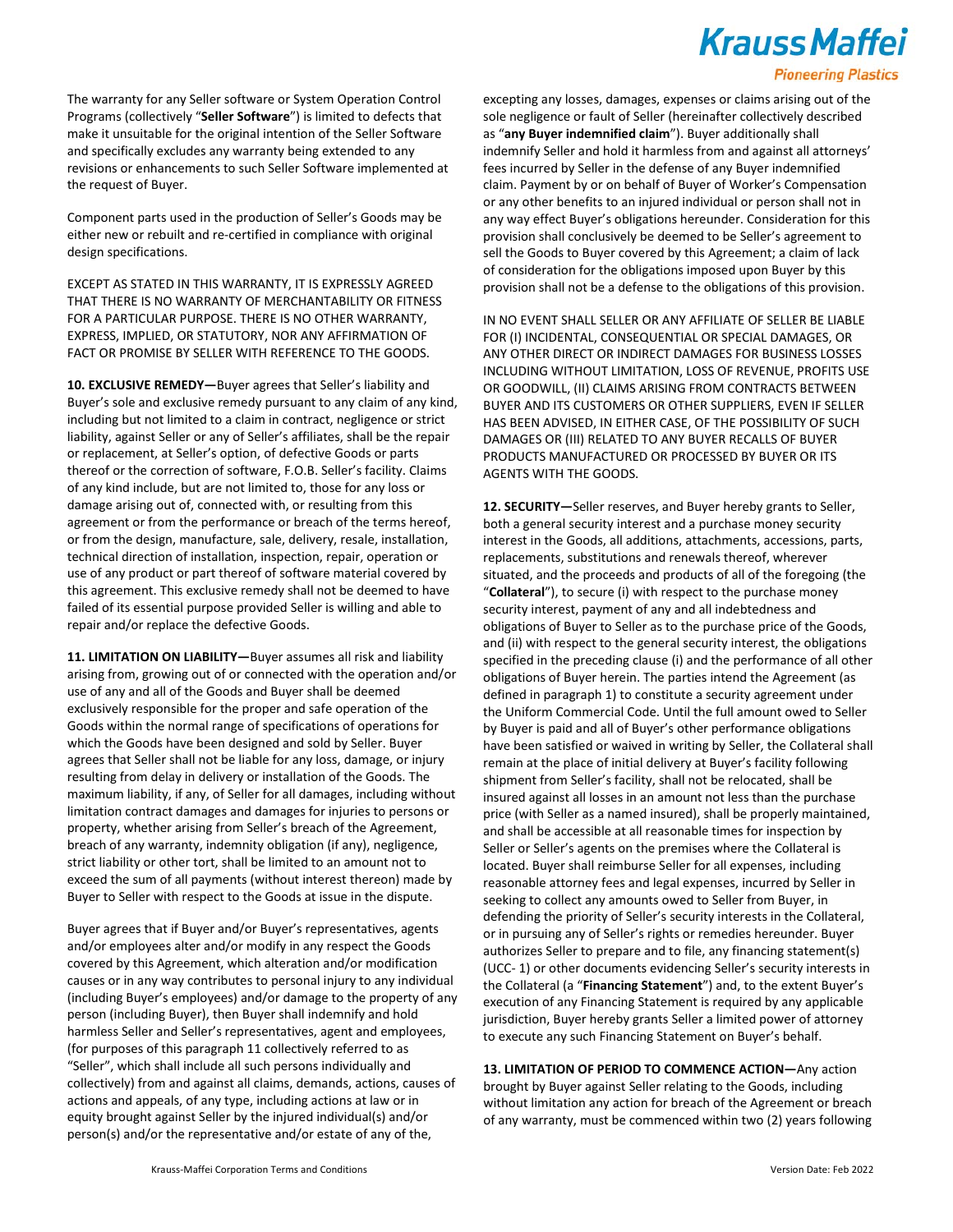

the date the Goods at issue are delivered to Buyer or such action shall be barred.

**14. INDEMNIFICATION INFRINGEMENT—**If Goods supplied by Seller are used by Buyer to infringe, or such use is alleged to infringe, any patent, copyright or other design right, or if Goods supplied by Seller pursuant to Buyer's designs or specifications infringe, or are alleged to infringe, any patent, copyright or other design right, or Seller's compliance with Buyer's specifications or instructions to meet its particular needs for specialty manufactured goods infringe, or are alleged to infringe, any patent, copyright or design right, then Buyer shall indemnify Seller against all damages and costs incurred or suffered by it as a result of such infringement or allegation of infringement. Seller hereby rejects any indemnification by Seller of Buyer.

**15. DAMAGED GOODS—**Except for the limited remedy for the limited warranty provided herein, acceptance of the Goods purchased hereunder, after opportunity for inspection, shall preclude any remedy on the part of Buyer. If, upon inspection, Buyer notices damage to any Goods, it shall make such notation on the delivery receipt and notify the proper carrier's agent. In the event of concealed damage, upon discovery it should be reported immediately to the carrier's agent who should inspect the damage and make a notation of the concealed damage after which replacement or repairs shall be made by Seller at Buyer's expense.

**16. SELLER'S RIGHTS UPON REJECTION OF GOODS—**If Buyer wrongfully rejects the Goods or fails to make a payment due on or before delivery or repudiates with respect to a part or the whole Agreement, Seller may withhold delivery of such Goods, stop delivery of such goods in possession of the carrier or bailee, and recover damages for non-acceptance or repudiation as contemplated by the Cancellation Charges set forth in Paragraph 3.

**17. ALLOWABLE VARIANCE—**The dimensions, weights, performances, illustrations, drawings, and other specifications, if any, shown on the Proposal or Order Acknowledgment, as applicable, are subject to variation within usage of trade and custom of the industry.

**18. ADDITIONAL CHARGES TO BUYER; START-UP—**In the event Buyer requests a change in the purchase order after delivery of the purchase order to Seller and issuance of the Order Acknowledgment, Buyer must obtain the written consent of Seller to such change in order for such change to have any force and effect (which consent, if any, is specifically conditioned upon Buyer's further agreement pursuant hereto (i) to pay to Seller the expenses incurred by Seller in making such change and (ii) accept any modification to the timeline payments specified by Seller as a result of such requested change). In the event Seller erects and installs the Goods, or after installation and expiration of the Limited Warranty, repairs and services the Goods, Buyer agrees to pay to Seller the fee charged by Seller for such services. Unless otherwise specified and agreed to, Buyer shall be completely and exclusively responsible for providing all equipment, labor, services, and governmental authorizations needed for the unloading, assembly, installation, start-up, operation, and maintenance of the Goods, including providing an adequate and properly constructed foundation and structural support for the Goods to insure unimpaired operation under normal conditions. Buyer is also responsible for supplying all

utilities including, but not limited to, air, electricity, water, hydraulic oil, lubricants and operating supplies.

**19. RULES, REGULATIONS—**The Occupational Safety and Health Act under U.S. law ("**OSHA**") and comparable safety and health acts/regulations of Canada and other foreign countries (the "**Laws**"), impose certain requirements on an employer including many relating to the use of the Goods. The interpretation and applicability of the regulations issued pursuant to OSHA and the Laws are directly related to the conditions and manner in which the Goods are used. Seller believes that the Goods can be used in a manner that complies with OSHA and its associated regulations, but cannot and does not so warrant, and makes no warranty of any kind other than the warranty set forth in Paragraph 9. of these Terms and Conditions of Sale. Buyer shall be responsible for compliance with the Laws, all state or local laws, codes, rules, and regulations regarding the use, installation, and operation of the Goods.

**20. SOFTWARE LICENSE—**Any Seller Software supplied with Seller's control products, whether provided in transportable media or embedded within the equipment, are Seller's property. Buyer is granted a non-exclusive right to use Seller Software only in the Goods Seller designates. Unless being supplied with its associated products hereunder, no Seller Software, regardless of the form in which it is embodied when received by Buyer, shall be made available to others without Seller's prior written consent. The ownership of Seller Software at all times remains with Seller. In the event Buyer uses, duplicates, or transfers any Seller Software contrary to the limited license granted herein, Seller may terminate the right granted hereunder, and Buyer shall, upon and in accordance with Seller's request, return or destroy all copies of such Seller Software then in Buyer's possession. Seller's right to terminate the right granted shall be in addition to its other rights and remedies for consented use, duplication or transfer, including its right to seek damages for the same. In the event an unauthorized change or modification to the Seller Software affects the safety of the equipment, Buyer agrees to indemnify and save Seller harmless from and against any loss, damage, claim, expense or cause of action resulting from any personal injury or property damage resulting therefrom.

**21. ROBOTIC EQUIPMENT—**Except as otherwise specifically provided, the parties agree that Seller shall have no responsibility for any robotic equipment or systems, including spare parts ("**Equipment**"), either supplied as part of this contract or by separate contract between Buyer and a third-party, other than the pass through of any warranties provided by the supplier or manufacturer of the Equipment. Buyer agrees that it will be responsible for (i) choice of hook-up and integration of all Equipment with the Goods purchased under this contract and (ii) compliance with all applicable standards, guidelines and legal requirements related to safety and guarding in conjunction with integrated Goods and robotic equipment. Buyer also agrees that it (or a party of its choosing but other than Seller) shall act as Systems Integrator with respect thereto in accordance with the American National Standards Institute/Society of Plastics Industry Standards – ANSI/SPI B151.27, for Plastic Machinery Robots Used with Horizontal Injection Molding Machines – Safety Requirements for Care and Use, and any other applicable standards and guidelines. Buyer agrees to indemnify and save Seller harmless from and against any loss, expense, liability, claim or litigation regarding personal injury, property damage, breach of contract or otherwise